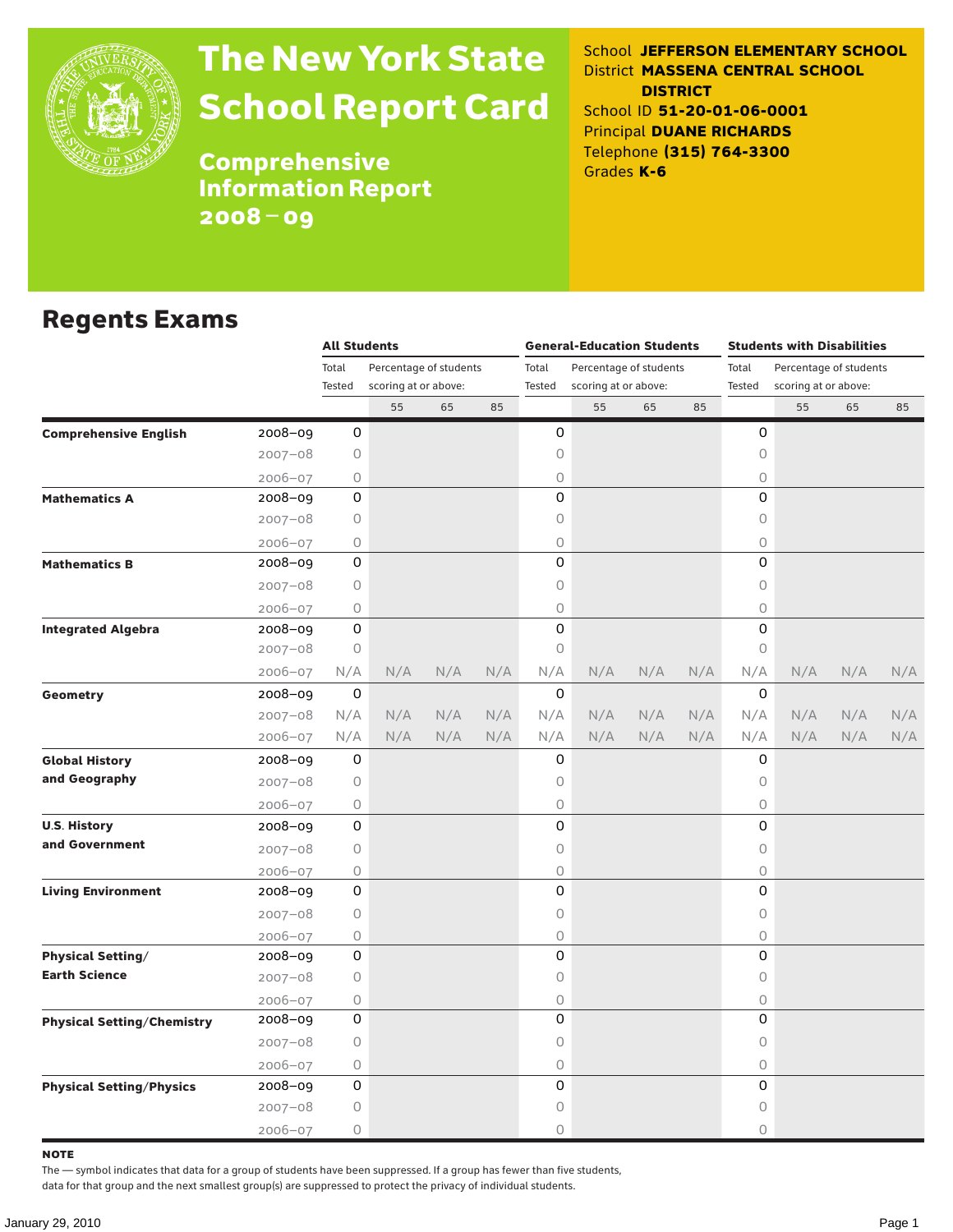School ID **51-20-01-06-0001**

#### New York State English as a Second Language Achievement Test (NYSESLAT)

|                  |             |                | <b>All Students</b> |                                   |                          |                | <b>General-Education Students</b> |       |             | <b>Students with Disabilities</b> |       |
|------------------|-------------|----------------|---------------------|-----------------------------------|--------------------------|----------------|-----------------------------------|-------|-------------|-----------------------------------|-------|
|                  |             | Total          |                     | Percent of students scoring       |                          | Total          | Percent of students scoring       |       | Total       | Percent of students scoring       |       |
|                  |             |                |                     | Tested in each performance level: |                          |                | Tested in each performance level: |       |             | Tested in each performance level: |       |
|                  |             |                |                     | Begin. Interm. Adv.               | Prof.                    |                | Begin. Interm. Adv.               | Prof. |             | Begin. Interm. Adv.               | Prof. |
| <b>Listening</b> | 2008-09     | 0              |                     |                                   |                          | 0              |                                   |       | 0           |                                   |       |
| and Speaking     | $2007 - 08$ | 0              |                     |                                   |                          | $\circ$        |                                   |       | $\circ$     |                                   |       |
| $(Grades K-1)$   | $2006 - 07$ | 0              |                     |                                   |                          | $\bigcirc$     |                                   |       | 0           |                                   |       |
| <b>Reading</b>   | $2008 - 09$ | 0              |                     |                                   |                          | $\mathbf 0$    |                                   |       | 0           |                                   |       |
| and Writing      | $2007 - 08$ | 0              |                     |                                   |                          | $\circ$        |                                   |       | 0           |                                   |       |
| $(Grades K-1)$   | 2006-07     | 0              |                     |                                   |                          | $\mathsf O$    |                                   |       | 0           |                                   |       |
| <b>Listening</b> | 2008-09     | $\overline{c}$ |                     |                                   |                          | $\overline{a}$ |                                   |       | 0           |                                   |       |
| and Speaking     | $2007 - 08$ | 0              |                     |                                   |                          | $\circ$        |                                   |       | $\circ$     |                                   |       |
| $(Grades 2-4)$   | 2006-07     | 0              |                     |                                   |                          | $\bigcirc$     |                                   |       | $\mathsf O$ |                                   |       |
| <b>Reading</b>   | 2008-09     | $\mathbf{1}$   |                     |                                   |                          | $\mathbf 1$    |                                   |       | 0           |                                   |       |
| and Writing      | $2007 - 08$ | 0              |                     |                                   |                          | $\circ$        |                                   |       | $\circ$     |                                   |       |
| (Grades $2-4$ )  | $2006 - 07$ | 0              |                     |                                   |                          | 0              |                                   |       | 0           |                                   |       |
| <b>Listening</b> | $2008 - 09$ | $\overline{c}$ |                     |                                   |                          | $\overline{a}$ |                                   |       | 0           |                                   |       |
| and Speaking     | $2007 - 08$ | 0              |                     |                                   |                          | $\circ$        |                                   |       | 0           |                                   |       |
| $(Grades 5-6)$   | $2006 - 07$ | 1              |                     |                                   |                          | $\mathbf 1$    |                                   |       | 0           |                                   |       |
| <b>Reading</b>   | $2008 - 09$ | $\overline{c}$ |                     |                                   | $\overline{\phantom{0}}$ | $\overline{c}$ |                                   |       | 0           |                                   |       |
| and Writing      | $2007 - 08$ | 0              |                     |                                   |                          | $\circ$        |                                   |       | 0           |                                   |       |
| $(Grades 5-6)$   | $2006 - 07$ | $\mathbf 1$    |                     |                                   |                          | $\mathbf 1$    |                                   |       | $\circ$     |                                   |       |
| <b>Listening</b> | $2008 - 09$ | 0              |                     |                                   |                          | 0              |                                   |       | 0           |                                   |       |
| and Speaking     | $2007 - 08$ | 0              |                     |                                   |                          | $\circ$        |                                   |       | $\circ$     |                                   |       |
| (Grades $7-8$ )  | $2006 - 07$ | 0              |                     |                                   |                          | $\circ$        |                                   |       | 0           |                                   |       |
| <b>Reading</b>   | $2008 - 09$ | 0              |                     |                                   |                          | $\mathbf 0$    |                                   |       | 0           |                                   |       |
| and Writing      | $2007 - 08$ | 0              |                     |                                   |                          | $\circ$        |                                   |       | 0           |                                   |       |
| $(Grades 7-8)$   | $2006 - 07$ | 0              |                     |                                   |                          | $\mathsf O$    |                                   |       | 0           |                                   |       |
| <b>Listening</b> | 2008-09     | 0              |                     |                                   |                          | 0              |                                   |       | 0           |                                   |       |
| and Speaking     | $2007 - 08$ | 0              |                     |                                   |                          | $\circ$        |                                   |       | $\circ$     |                                   |       |
| $(Grades g-12)$  | $2006 - 07$ | 0              |                     |                                   |                          | $\bigcirc$     |                                   |       | 0           |                                   |       |
| <b>Reading</b>   | 2008-09     | $\mathsf 0$    |                     |                                   |                          | 0              |                                   |       | 0           |                                   |       |
| and Writing      | $2007 - 08$ | 0              |                     |                                   |                          | 0              |                                   |       | 0           |                                   |       |
| $(Grades g-12)$  | $2006 - 07$ | 0              |                     |                                   |                          | 0              |                                   |       | 0           |                                   |       |

#### **NOTE**

The — symbol indicates that data for a group of students have been suppressed. If a group has fewer than five students,

data for that group and the next smallest group(s) are suppressed to protect the privacy of individual students.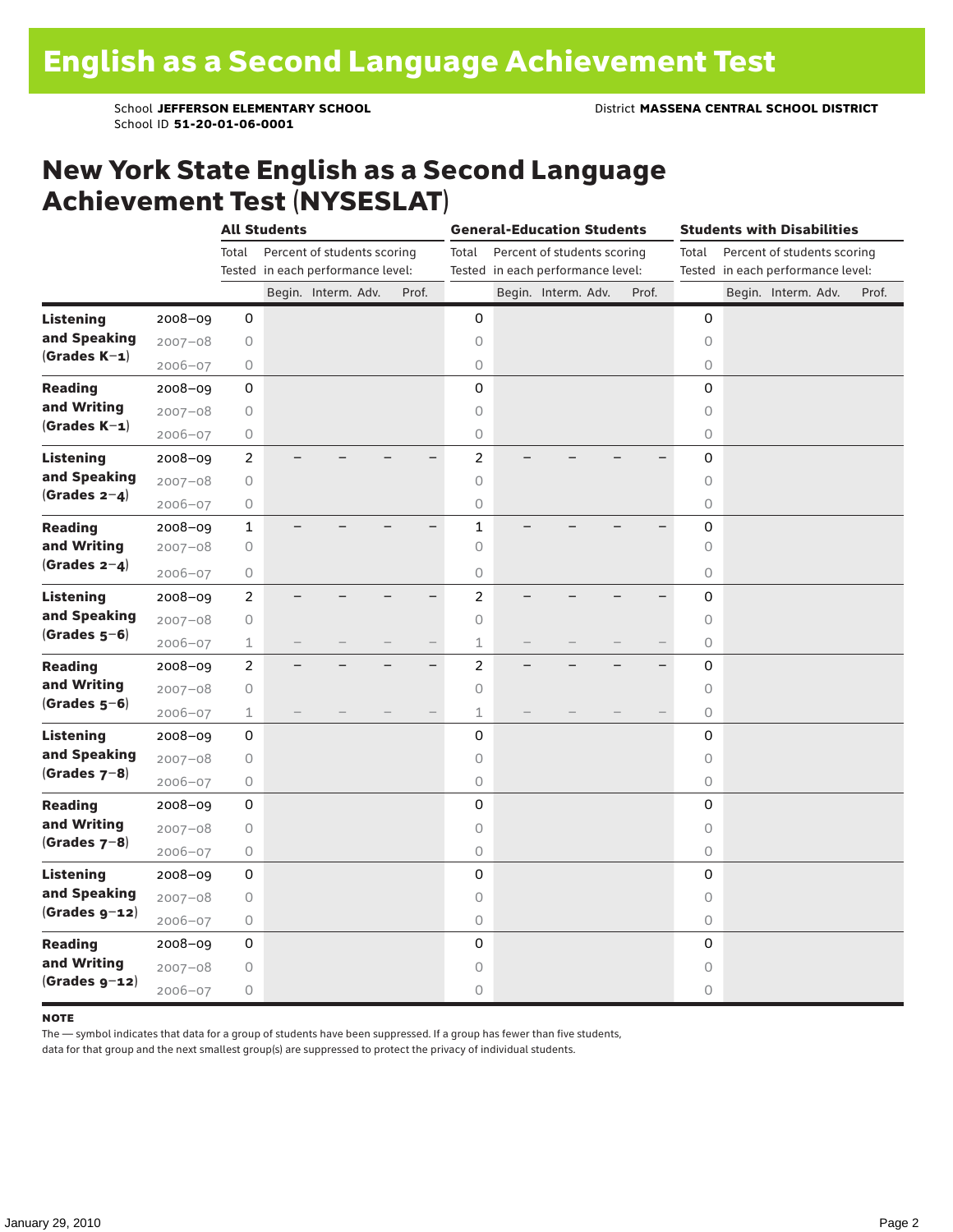School ID **51-20-01-06-0001**

### Elementary/Middle-Level Social Studies 2008–09

|                                   |                                                             | <b>All Students</b> |     |     |     |       | <b>General-Education Students</b>                  |    |     |     |                                                             |     | <b>Students with Disabilities</b> |     |                |  |  |  |  |
|-----------------------------------|-------------------------------------------------------------|---------------------|-----|-----|-----|-------|----------------------------------------------------|----|-----|-----|-------------------------------------------------------------|-----|-----------------------------------|-----|----------------|--|--|--|--|
|                                   | Percentage of students<br>Total<br>Tested scoring at level: |                     |     |     |     | Total | Percentage of students<br>Tested scoring at level: |    |     |     | Percentage of students<br>Total<br>Tested scoring at level: |     |                                   |     |                |  |  |  |  |
|                                   |                                                             |                     |     |     | 4   |       |                                                    |    |     |     |                                                             |     |                                   |     | $\overline{4}$ |  |  |  |  |
| <b>Elementary</b><br><b>Level</b> | 63                                                          | 5%                  | 10% | 44% | 41% | 54    | 4%                                                 | 9% | 39% | 48% | 9                                                           | 11% | 11%                               | 78% | 0%             |  |  |  |  |
| <b>Middle Level</b>               |                                                             |                     |     |     |     | 0     |                                                    |    |     |     | 0                                                           |     |                                   |     |                |  |  |  |  |

#### 2005 Total Cohort Performance on Regents Exams After Four Years

|                                        | <b>All Students</b><br>Cohor<br>Enroll<br>Percentage of<br>students scoring:<br>65-84 85-100<br>$55 - 64$<br>0<br>0 |  |  |  | <b>General-Education Students</b> |                                                 |  |              |  |                   | <b>Students with Disabilities</b>  |  |                    |  |  |  |
|----------------------------------------|---------------------------------------------------------------------------------------------------------------------|--|--|--|-----------------------------------|-------------------------------------------------|--|--------------|--|-------------------|------------------------------------|--|--------------------|--|--|--|
|                                        |                                                                                                                     |  |  |  | Coho<br>o.<br>屲                   | Percentage of<br>students scoring:<br>$55 - 64$ |  | 65-84 85-100 |  | Cohort<br>o.<br>멷 | Percentage of<br>students scoring: |  | 55-64 65-84 85-100 |  |  |  |
| <b>Global History</b><br>and Geography |                                                                                                                     |  |  |  | 0                                 |                                                 |  |              |  | 0                 |                                    |  |                    |  |  |  |
| <b>U.S. History</b><br>and Government  |                                                                                                                     |  |  |  | 0                                 |                                                 |  |              |  | 0                 |                                    |  |                    |  |  |  |
| <b>Science</b>                         | 0                                                                                                                   |  |  |  | 0                                 |                                                 |  |              |  | 0                 |                                    |  |                    |  |  |  |

### New York State Alternate Assessments (NYSAA) 2008–09

|                         |       | <b>All Students</b>                                                       |  |  |   |  |  |  |  |
|-------------------------|-------|---------------------------------------------------------------------------|--|--|---|--|--|--|--|
|                         | Total | Number of students scoring<br>Tested at Level:<br>3<br>$\mathcal{P}$<br>1 |  |  |   |  |  |  |  |
|                         |       |                                                                           |  |  | 4 |  |  |  |  |
| <b>Elementary Level</b> |       |                                                                           |  |  |   |  |  |  |  |
| Social Studies          | 2     |                                                                           |  |  |   |  |  |  |  |
| <b>Middle Level</b>     |       |                                                                           |  |  |   |  |  |  |  |
| Social Studies          | 0     |                                                                           |  |  |   |  |  |  |  |
| <b>Secondary Level</b>  |       |                                                                           |  |  |   |  |  |  |  |
| English Language Arts   | O     |                                                                           |  |  |   |  |  |  |  |
| <b>Mathematics</b>      | O     |                                                                           |  |  |   |  |  |  |  |
| <b>Social Studies</b>   | O     |                                                                           |  |  |   |  |  |  |  |
| Science                 | 0     |                                                                           |  |  |   |  |  |  |  |

The New York State Alternate Assessment (NYSAA) is for students with severe cognitive disabilities. Results for students taking the NYSAA in English language arts, mathematics, and science at the elementary and middle levels are available in the *Accountability and Overview Report* part of *The New York State Report Card*.

The — symbol indicates that data for a group of students have been suppressed. If a group has fewer than five students, data for that group and the next smallest group(s) are suppressed to protect the privacy of individual students.

**NOTE**